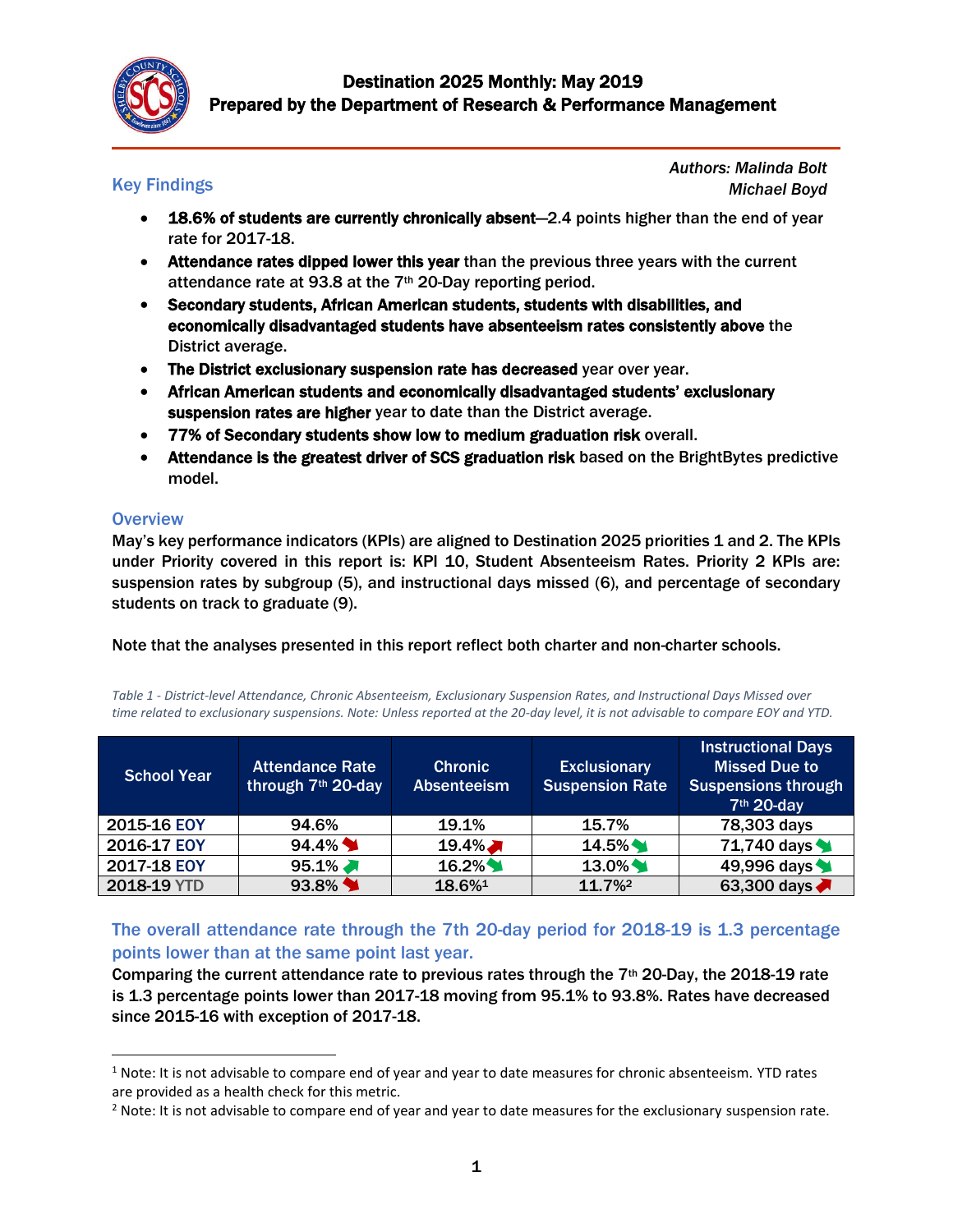

## Attendance rates follow a discernable pattern over 20-day periods—decreasing after the first 20 days.

Attendance rates by 20-day reporting periods show a clear pattern as the beginning of the year attendance is higher—typically landing between 96-98% in the first 20-day period—with a steep drop in the  $2^{nd}$  20-day period. From the  $3^{rd}$  through  $6^{th}$  period, attendance declines lower and a slight increase in the 7<sup>th</sup> 20-day period. Historically, this rise continues through the 8<sup>th</sup> period and then plummets in 9th, below 90% on average. 2018-19 rates are lower across each reporting period than previous years'.



*Figure 1 - Attendance Rates by 20-day Reporting Period. This multi-series line chart shows the pattern of attendance year over year by 20-days. 2017-18 (blue line) sits highest on the chart while 2018-19 (yellow dashed line) is at the bottom of the series.*

#### Chronic Absenteeism Definition

Chronic absenteeism is defined by the TN Department of Education as *missing 10% or more of school days for any reason (excused, unexcused, suspended/expelled).* Note that in State end of year calculations students enrolled less than 50% of the school year are removed from both the numerator and the denominator. To identify students in need of absenteeism support and provide real-time reporting, these students are not excluded from District calculations.

# Subgroup chronic absenteeism is highest for Secondary students followed by Students with Disabilities.

Secondary students in 9<sup>th</sup>-12<sup>th</sup> grade consistently surpass District and other subgroup rates of chronic absenteeism with the year to date rate of 29.8% students missing at least 10% of the enrolled school year. Chronic absenteeism rates for Students with Disabilities (SWD) and students considered Economically Disadvantaged (ED) also exceed the District rates year over year; the 2018-19 year to date for SWD and ED rates outpace the District by 6.6 and 2.7 percentage points, respectively. English Learners' (EL) rates of chronic absenteeism year over year are lower than the District and other referenced subgroups.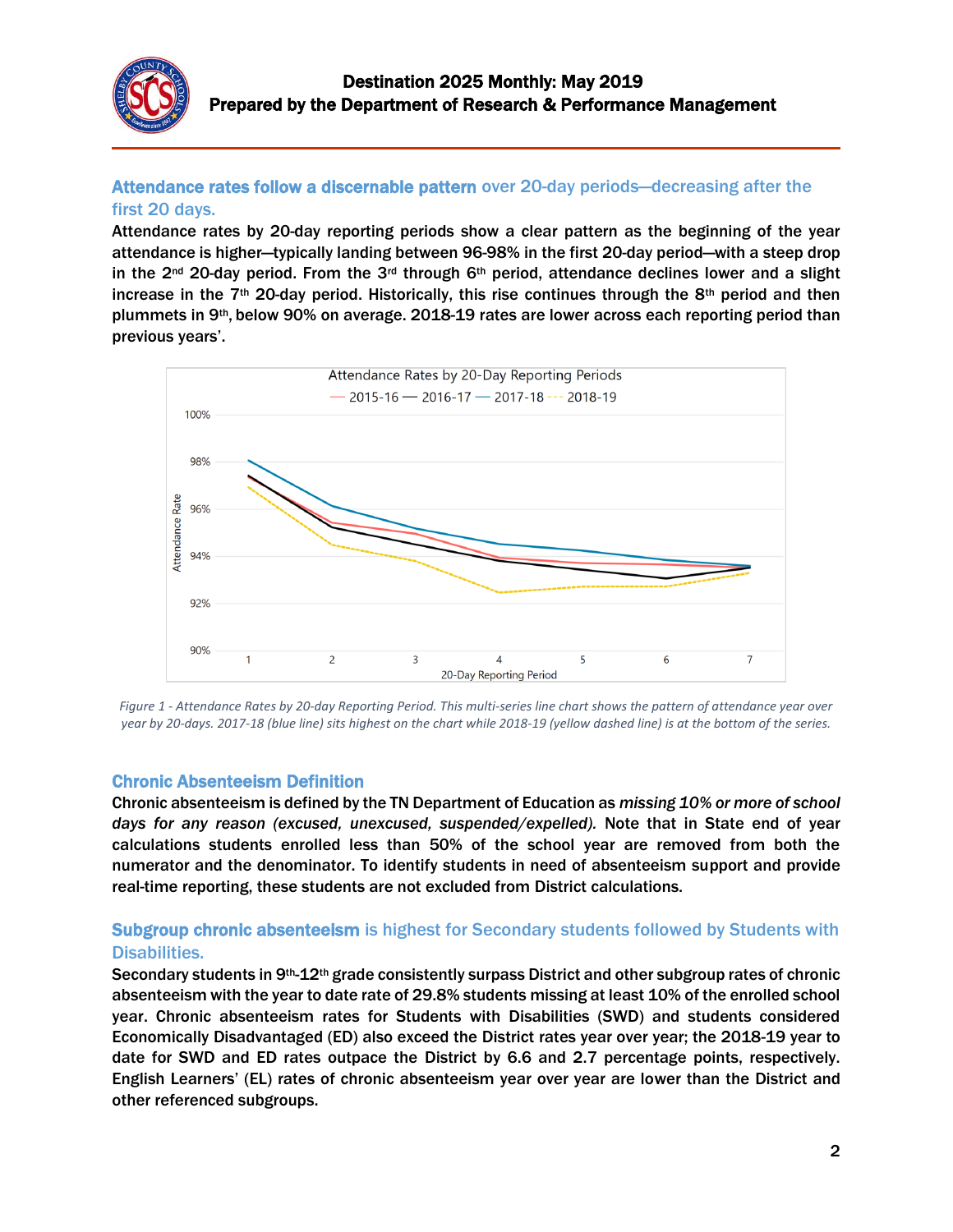



*Figure 2 - Chronic Absenteeism by Subgroup over Time. This clustered column chart shows the District calculation of Chronic Absenteeism (as opposed to the State rate) by selected subgroups with the District rate as the dashed red line across the series.*

# Chronic absenteeism is slightly higher for African American students than the District rate year over year.

African American students YTD rate of chronic absenteeism is currently 2.2 percentage points higher than the District rate—with similar EOY rates in previous years. Hispanic/Latino and white students rates are 6.4 and 6.2 percentage points lower than the YTD District rate with similar patterns historically as well.



*Figure 3 - Chronic Absenteeism by Race/Ethnicity over Time. This clustered column chart shows the District calculation of Chronic Absenteeism (as opposed to the State rate) by selected groups with the District rate as the dashed red line across the series.*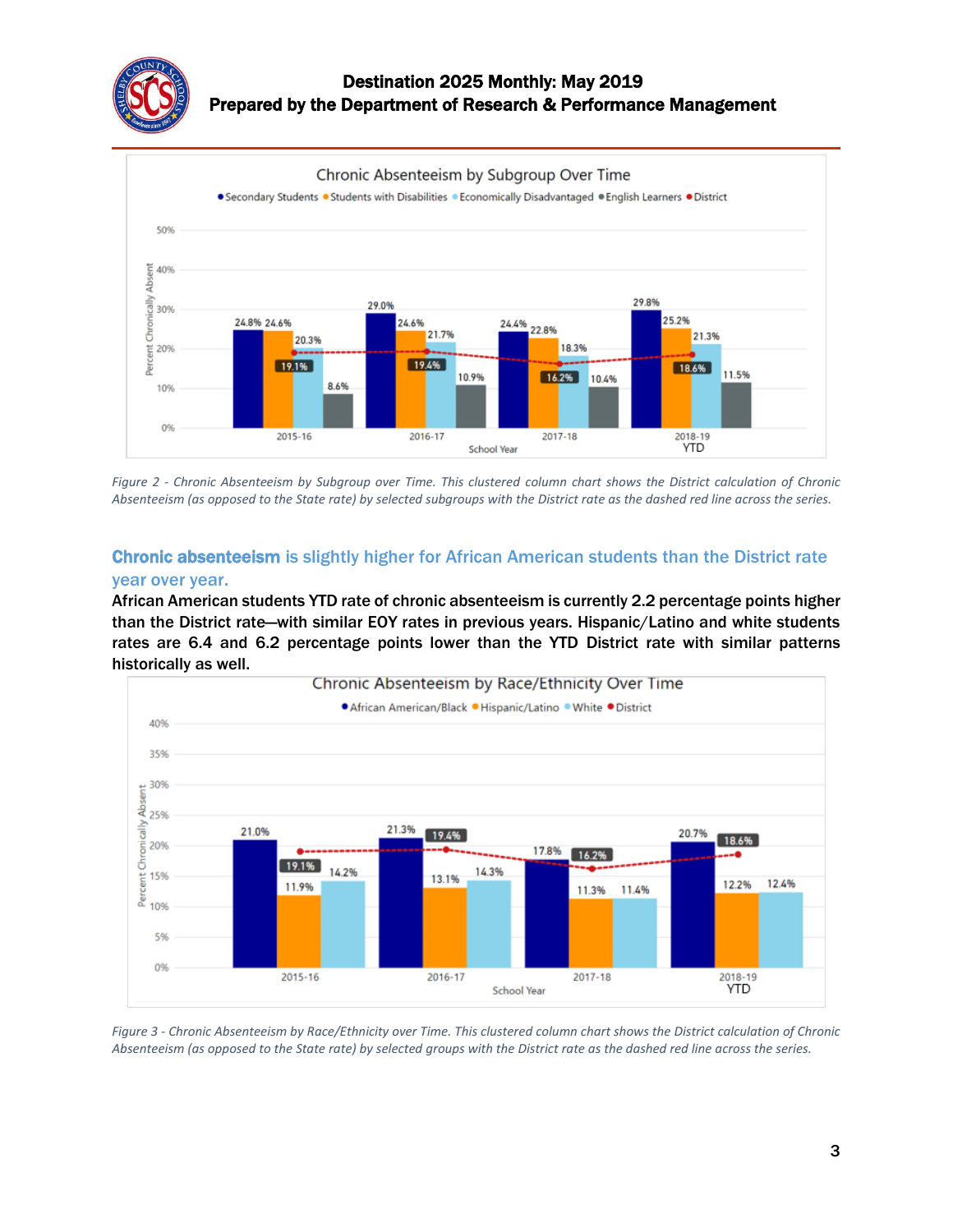

The Exclusionary Suspension rate is percent of students, excluding SWD, that have had at least one incidence of exclusionary discipline actions.

Exclusionary Suspension rate is the count of students with one or more out of school suspension (OSS, expulsion, or remand) divided by the total student enrollment. Total student enrollment is considered all unique students who enrolled at least one day excluding Pre-K and Students with Disabilities. Students with Disabilities Suspension rate includes in-school suspensions (ISS) to align with State accountability standards. Due to the inclusion of ISS in the SWD calculation, this subgroup cannot be compared to the overall District rate and must be evaluated as a standalone metric. The Exclusionary Suspension rate definition was determined by the Educational Data Council, a crossfunctional SCS data governance group aimed at aligning District reporting calculations.

#### The Exclusionary Suspension Rate has decreased year over year.

Over the previous three years, the District end of year exclusionary suspension rate has decreased by at least one percentage point.



*Figure 4 - Previous 3 Year Trend of District Exclusionary Suspension Rate. This line chart shows the historical exclusionary suspension rate (% of students with OSS, expulsions, and remands) declining over time.*

## African American and Economically Disadvantaged students' YTD exclusionary suspension rates surpassed the District rate of 11.7%.

The year to date exclusionary rate indicates that 14.3% of African American and 13.5% of Economically Disadvantaged students have received at least one exclusionary suspension. Hispanic/Latino, English Learners, and white students are around 7 percentage points below the District currently.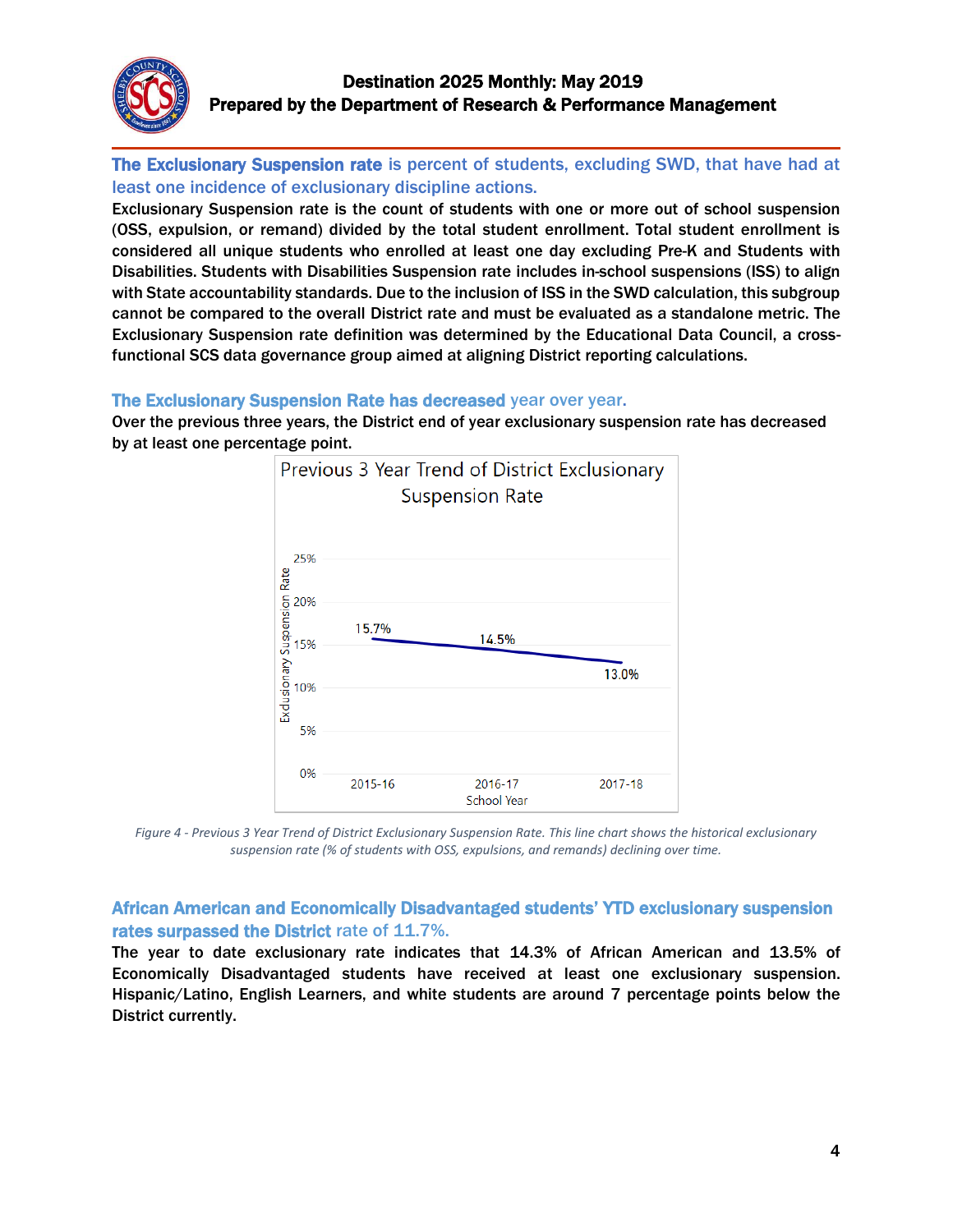



*Figure 5 - 2018-19 YTD Exclusionary Suspension Rate by Subgroup/Ethnicity. This bar chart shows the subgroup/ethnicity exclusionary suspension rate along with the District rate (orange dashed line).*

# 21.3% of students with disabilities have received at least one instance of ISS, OSS, expulsion, or remand this year.

As of April 2019, students with disabilities have a YTD exclusionary suspension rate of 21.3%. Comparing historical EOY SWD exclusionary suspension rates, exclusionary discipline actions have decreased over time—a decrease of 4.6 percentage points from 2015-16 to 2017-18.



*Figure 6 - Students with Disabilities Exclusionary Suspension Rate (Includes ISS) shows the percent of SWD with at least 1 instance of ISS, OSS, expulsion or remand. This cannot be compared to the general District rate as they are different calculations.*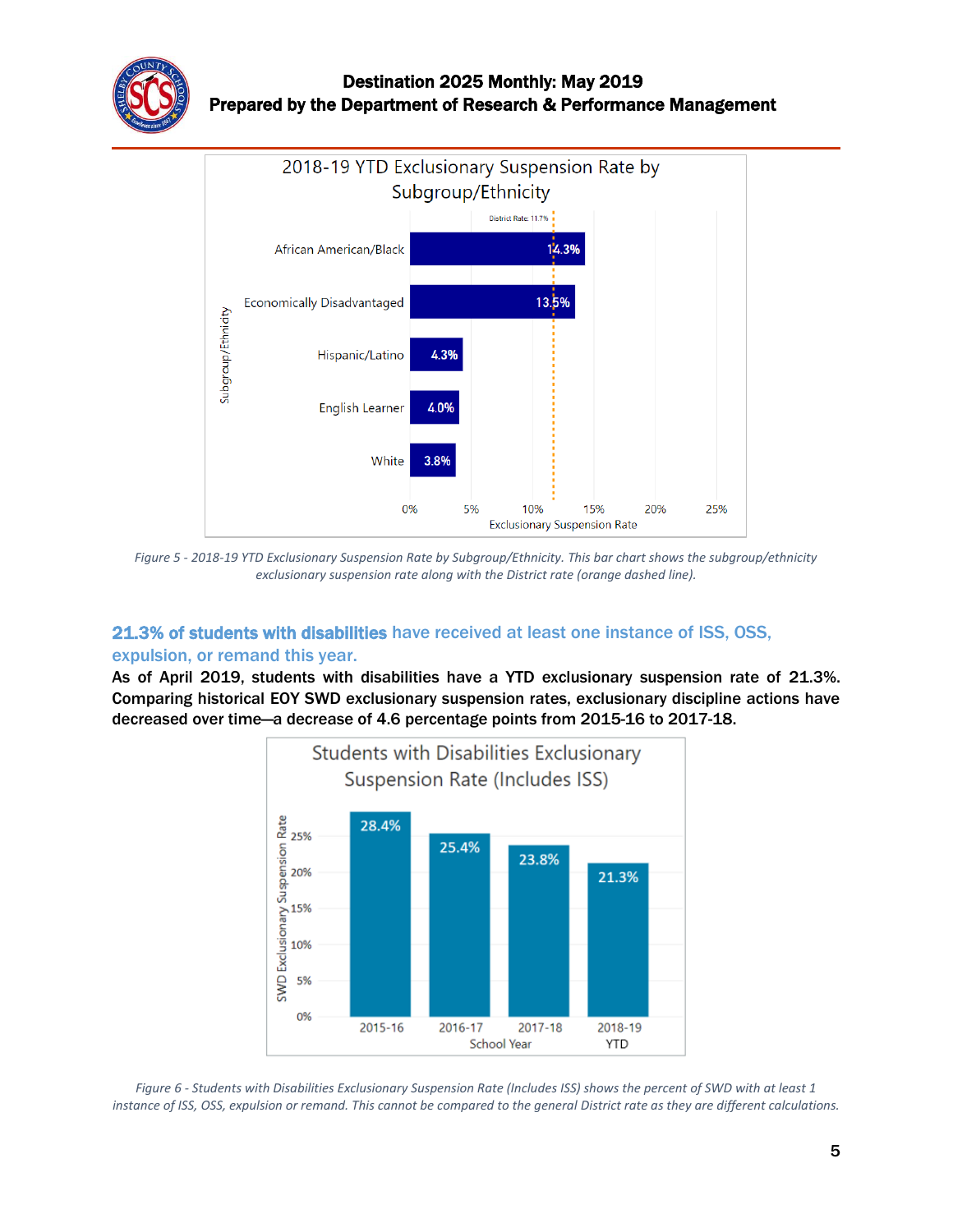

# Exclusionary Suspension Ratio shows the number of exclusionary suspensions per 100 students.

Exclusionary suspension ratio is used to show the frequency of exclusionary practices within a student population and is presented as the number of suspensions per 100 students. The calculation is the total count of exclusionary practices (OSS, expulsion, and remands) divided by total student population enrollment. Total student population enrollment is the total number of unique students who enrolled at least one day at any point in the year, excluding Pre-K. Students with Disabilities Suspension ratio is the same calculation with the addition of in-school suspensions (ISS) to align with State accountability standards. Due to the inclusion of ISS in the SWD calculation, this subgroup cannot be compared to the overall District ratio and must be evaluated as a standalone metric.

# The ratio of students experiencing exclusionary suspensions has decreased over time.

Economically Disadvantaged students have experienced a higher ratio of exclusionary suspensions than the District overall population with the current ratio indicating that 26 incidences have occurred per 100 Economically Disadvantaged students. Like the District ratio, the trend has declined over time for both Economically Disadvantaged students as well as English Learners.



*Figure 7 - Exclusionary Suspension Ratio by Subgroup over Time. This clustered column chart shows the ratio of exclusionary suspensions per 100 students compared to the District ratio (red dashed line).*

## The ratio of Students with Disabilities experiencing exclusionary suspensions has decreased over time.

Students with Disabilities ratio of exclusionary suspensions have decreased with the current ratio indicating that 48 instances of exclusionary suspensions have occurred per 100 students.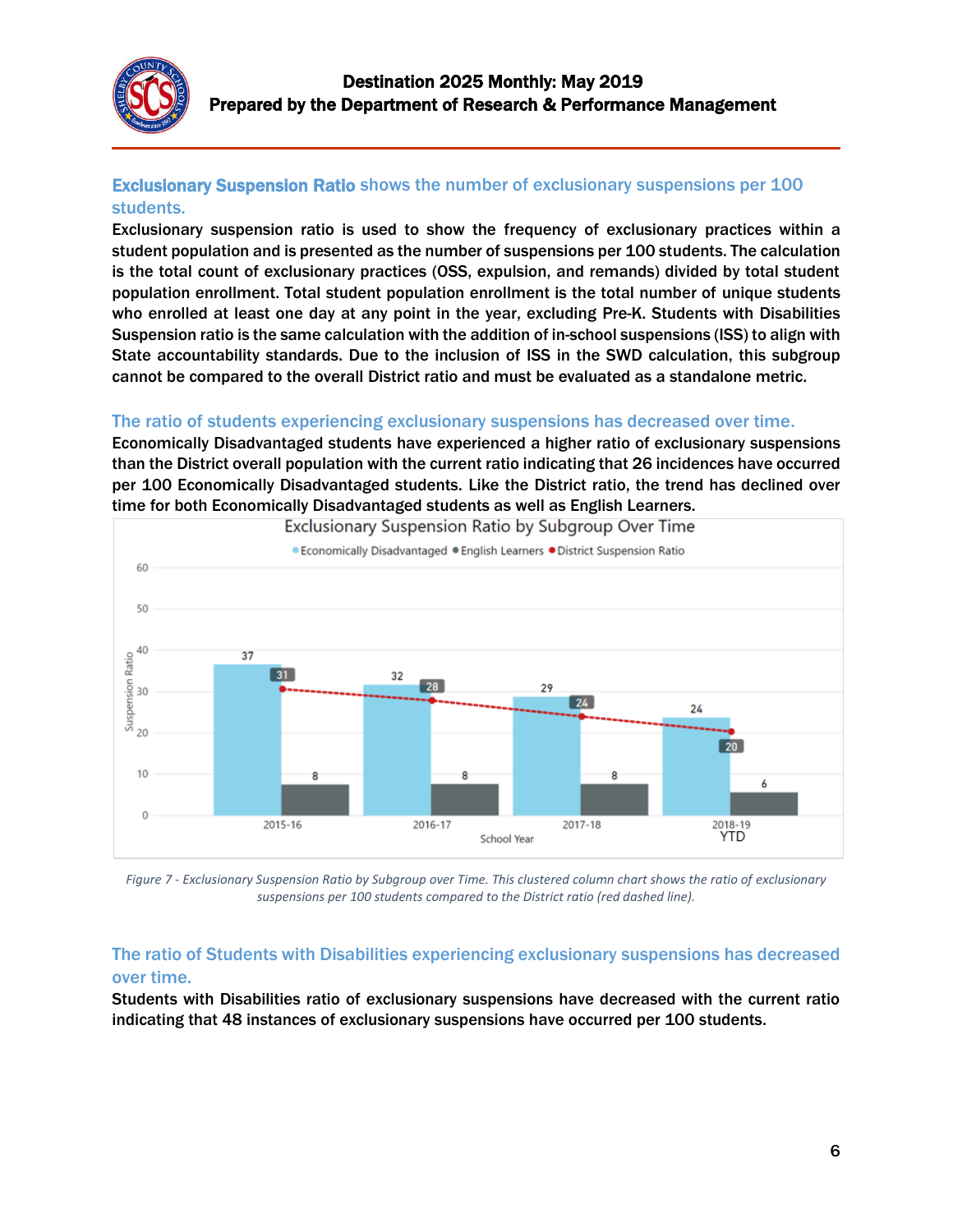



*Figure 8 - Exclusionary Suspension Ratio for Students with Disabilities (Includes ISS). The column chart above describes the ratio of exclusionary suspension per 100 students. This calculation differs from the District's as it includes ISS.*

# The total YTD number of instructional days missed due to exclusionary suspensions is 63,000 or 6.9% of total absences.

Lost instructional days due to exclusionary suspension had been trending down from 2015-16 to 2017-18 but showed an increase of 13,000 days in 2018-19. An important note regarding the drop in 2017-18: PowerSchool did not sync suspensions documented in the behavior panel with attendance records, which could have led to underreporting for that school year.



*Figure 9 - Lost Instructional Days Due to Exclusionary Suspensions by 7th 20-Day Reporting Period. This line graph indicates year over year number of days assigned to suspensions by the 7th 20-day reporting period.*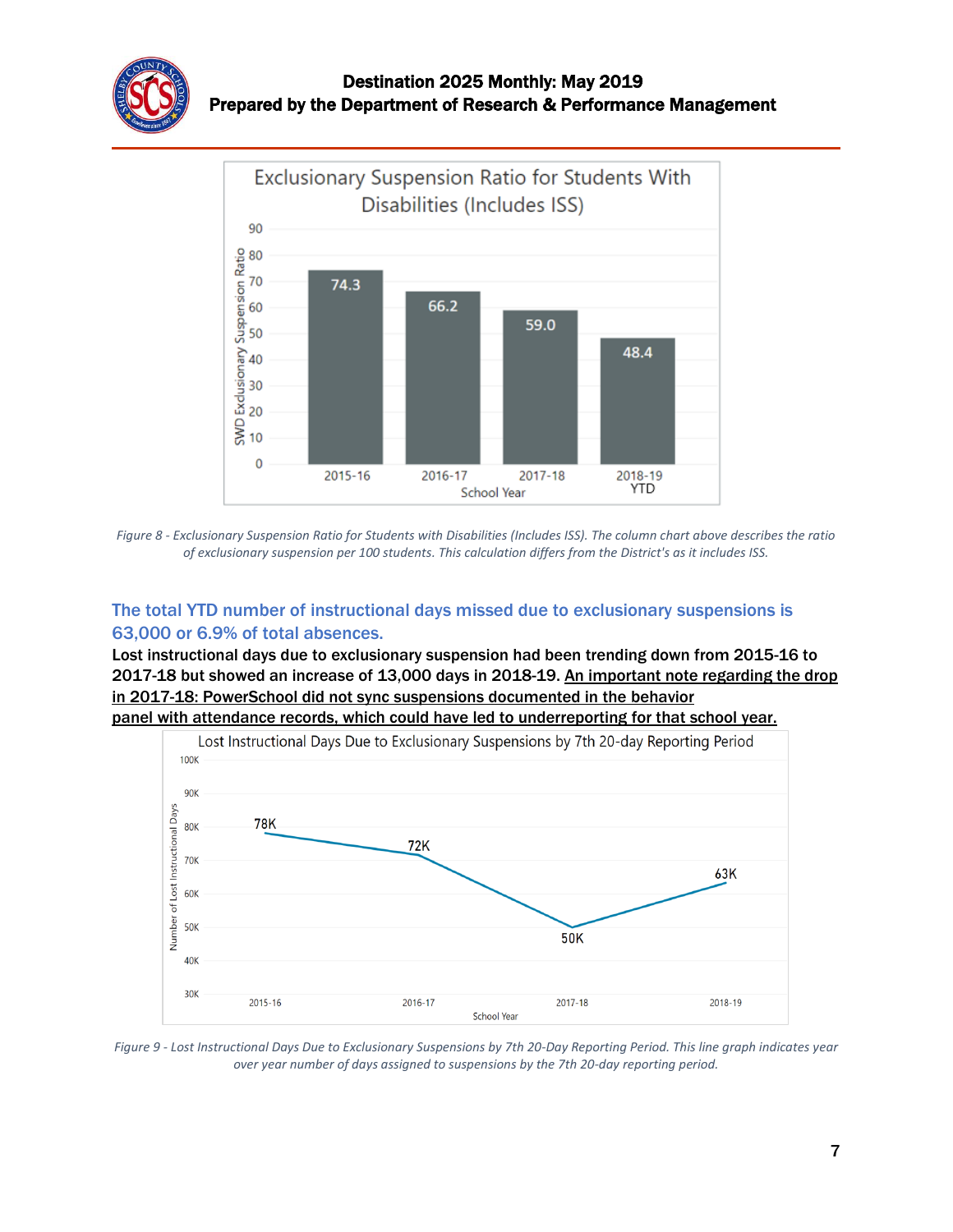

# Percentage of Secondary Students On-Track to Graduate is calculated using the predictive risk platform, BrightBytes Clarity.

77% of secondary students show low to medium risk for on-track graduation overall. On-track to graduate is measured using the BrightBytes Clarity platform's Progress to Graduation predictive risk indicator. The at-risk student identification system uses predictive analytics to identify when students are exhibiting traits that place them at risk for not graduating based on 31 indicators across attendance, discipline, and academic performance for students in first through twelfth grade.

The predictive risk model uses historical Shelby County Schools' data and computes the probability of current students' on-time graduation based on the trajectory of previous students. BrightBytes Clarity provides District, school, and student level risk ratings to quickly and holistically determine the area most greatly impacting Progress to Graduation and Post-Secondary Readiness probability.

Risk is updated monthly within the platform so that decision makers within in the District—teachers, counselors, principals, and District staff—can determine the trends in risk over the course of the school year and understand the impact of efforts on graduation risk for students.



# **Progress to Graduation Risk for Secondary Students**

*Figure 10 - Secondary Students Progress to Graduation Overall Risk Levels. This donut chart is from the BrightBytes Clarity platform and shows the predictive risk for on-time graduation for Secondary students as of March 2019.*

# Attendance is the Highest-Risk Domain in Progress to Graduation for Secondary Students.

Attendance impacts the probability of graduation the greatest amount with 40% of Secondary students high risk in this domain. 11,642 Secondary students are considered high risk as of March 2019. Distribution across the secondary grades is relatively similar for risk areas.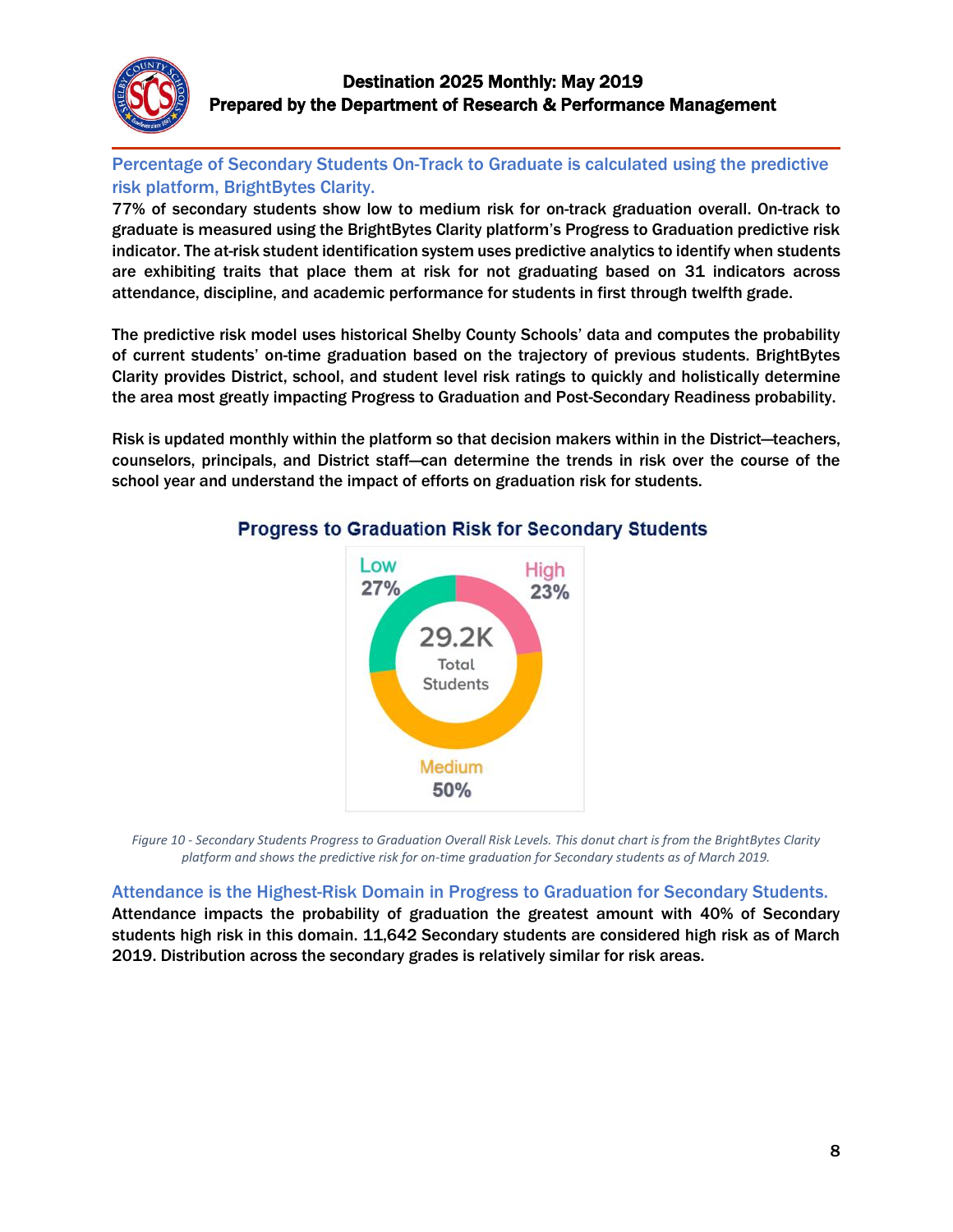



*Figure 11 - 2018-19 Monthly Attendance Risk Trends for Secondary Students. The above line graph shows percentage of secondary students falling into each risk level during the current school year due to attendance.*

Drilling further into the attendance risk indicators, 40% of Secondary students currently show high risk associated with chronic absenteeism, while 37% show high risk associated with tardies.